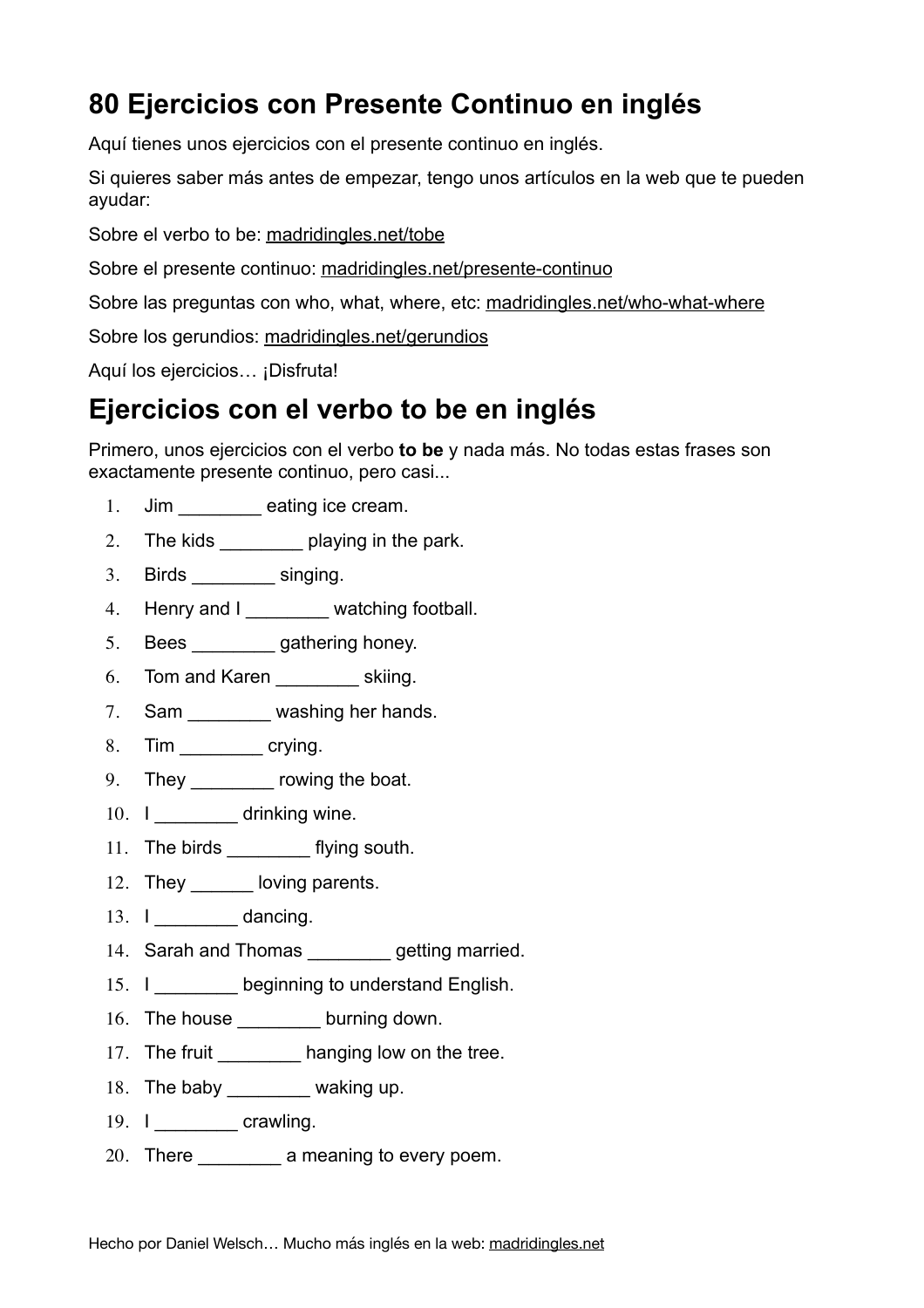# **Respuestas a los ejercicios con el verbo to be en inglés**

Aquí las respuestas, con la forma adecuada del verbo to be, según la persona.

- 1. Jim **is** eating ice cream.
- 2. The kids **are** playing in the park.
- 3. Birds **are** singing.
- 4. Henry and I **are** watching football.
- 5. Bees **are** gathering pollen.
- 6. Tom and Karen **are** skiing.
- 7. Sam **is** washing her hands.
- 8. Tim **is** crying.
- 9. They **are** rowing the boat.
- 10. I **am** drinking wine.
- 11. The birds **are** flying south.
- 12. They **are** loving parents.
- 13. I **am** dancing.
- 14. Sarah and Thomas **are** getting married.
- 15. I **am** beginning to understand English.
- 16. The house **is** burning down.
- 17. The fruit **is** hanging low on the tree.
- 18. The baby **is** waking up.
- 19. I **am** crawling.
- 20. There **is** a meaning to every poem.

#### **Ejercicios con Presente Continuo: afirmaciones**

Pon la forma correcta del verbo **to be** y el gerundio en los blancos.

- 1. Tina \_\_\_\_\_\_\_\_\_\_\_\_\_\_\_\_\_\_\_\_\_\_\_\_\_\_\_\_\_\_\_\_\_\_ water. (drink)
- 2. They \_\_\_\_\_\_\_\_\_\_\_\_\_\_\_\_\_\_\_\_\_\_\_\_\_\_\_\_\_\_\_\_ to France. (travel)
- 3. Fred \_\_\_\_\_\_\_\_\_\_\_ \_\_\_\_\_\_\_\_\_\_\_ a pie. (eat)
- 4. The weather **Example 2** always (change)
- 5. She \_\_\_\_\_\_\_\_\_\_\_ \_\_\_\_\_\_\_\_\_\_\_ pasta. (cook)
- 6. It \_\_\_\_\_\_\_\_\_\_\_ \_\_\_\_\_\_\_\_\_\_ outside. (rain)
- 7. The lady \_\_\_\_\_\_\_\_\_\_\_\_\_\_\_\_\_\_\_\_\_\_\_\_\_\_\_\_\_\_\_\_\_ for the bus. (wait)
- 8. I contract the my aunt. (visit)
- 9. It \_\_\_\_\_\_\_\_\_\_\_ \_\_\_\_\_\_\_\_\_\_\_ cold outside. (freeze).
- 10. Jack and Jill \_\_\_\_\_\_\_\_\_\_\_ \_\_\_\_\_\_\_\_\_ up the hill. (climb)
- 11. Mom \_\_\_\_\_\_\_\_\_\_\_ \_\_\_\_\_\_\_\_\_\_\_ out to buy some groceries. (go)
- 12. The little girl \_\_\_\_\_\_\_\_\_\_\_\_\_\_\_\_\_\_\_\_\_\_\_\_\_\_\_\_\_\_\_\_the newspaper. (tear)
- 13. Nadal \_\_\_\_\_\_\_\_\_\_\_ \_\_\_\_\_\_\_\_\_\_\_ the match. (win)
- 14. Janet \_\_\_\_\_\_\_\_\_\_\_\_\_\_\_\_\_\_\_\_\_\_\_\_\_\_\_\_\_\_\_\_\_\_ tea. (have)
- 15. The thief \_\_\_\_\_\_\_\_\_\_\_\_\_\_\_\_\_\_\_\_\_\_\_\_\_\_\_\_\_\_behind the bushes. (hide)
- 16. The sun \_\_\_\_\_\_\_\_\_\_\_\_\_\_\_\_\_\_\_\_\_\_\_\_\_\_\_\_\_\_\_\_\_brightly. (shine)
- 17. The birds  $\qquad \qquad$  (fly)

Hecho por Daniel Welsch… Mucho más inglés en la web: [madridingles.net](http://madridingles.net)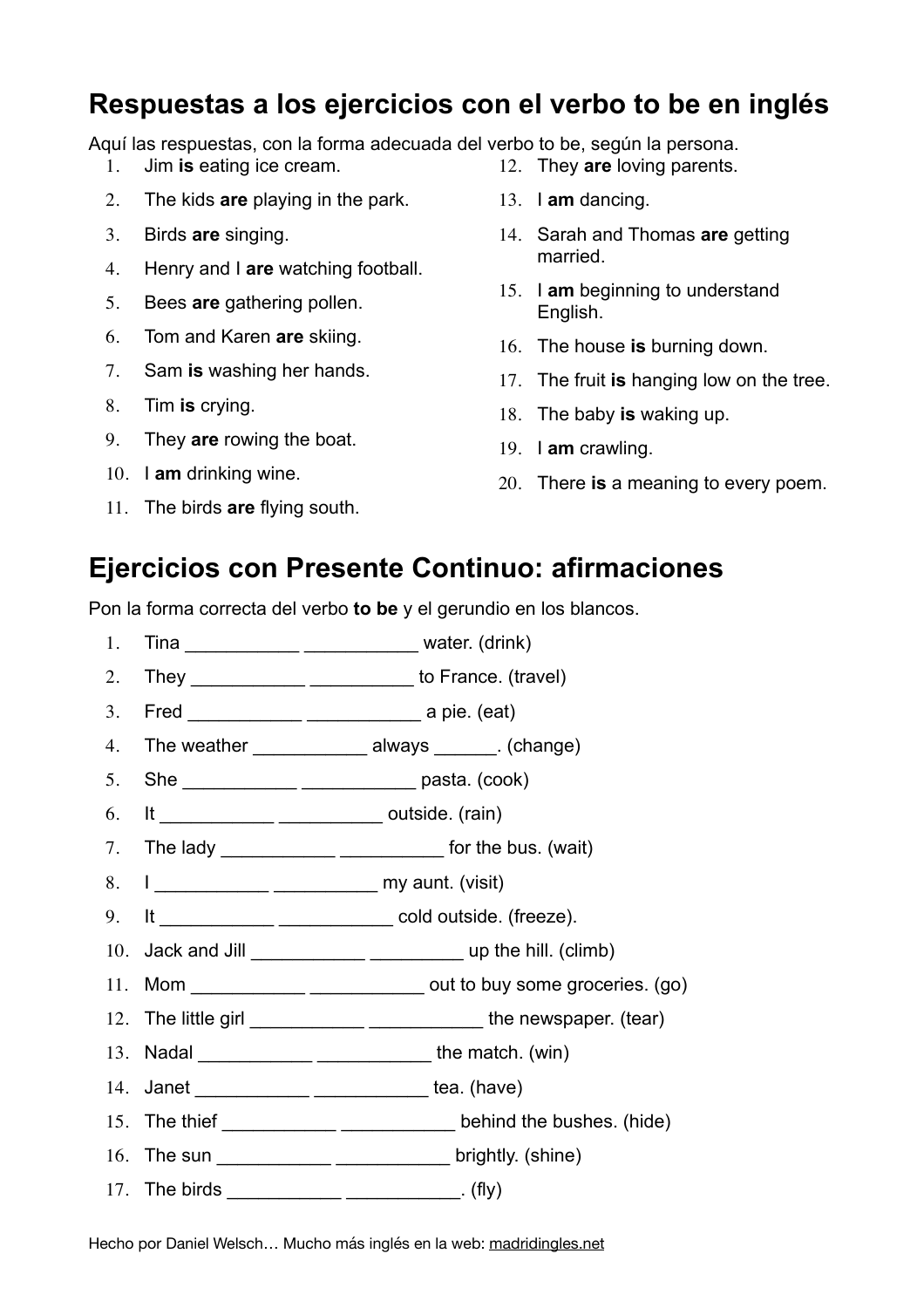- 18. Gina's son \_\_\_\_\_\_\_\_\_\_\_\_\_\_\_\_\_\_\_\_\_\_\_\_\_\_\_\_\_\_his cat with a blanket. (cover)
- 19. I \_\_\_\_\_\_\_\_\_\_\_ \_\_\_\_\_\_\_\_\_\_\_ a letter. (write)
- 20. I consider the some eggs to make an omelette. (beat)

# **Y aquí las respuestas a la segunda parte…**

- 1. Tina **is drinking** water.
- 2. They **are travelling** to France.
- 3. Fred **is eating** a pie.
- 4. The weather **is always** changing.
- 5. She **is cooking** pasta.
- 6. It **is raining** outside.
- 7. The lady **is waiting** for the bus.
- 8. I **am visiting** my aunt.
- 9. It **is freezing** cold outside.
- 10. Jack and Jill **are climbing** up the hill.
- 11. Mom **is going** out to buy groceries.
- 12. The little girl **is tearing** the newspaper.
- 13. Nadal i**s winning** the match.
- 14. Janet **is having** tea.
- 15. The thief i**s hiding** behind the bushes.
- 16. The sun **is shining** brightly.
- 17. The birds **are flying**.
- 18. Gina's son **is covering** his cat with a blanket.
- 19. I **am writing** a letter
- 20. I **am beating** some eggs to make an omelette.

### **Ejercicios con preguntas en presente continuo**

Lo mismo de antes: pon la forma correcta del verbo to be (según la persona) y también el gerundio en las siguientes frases.

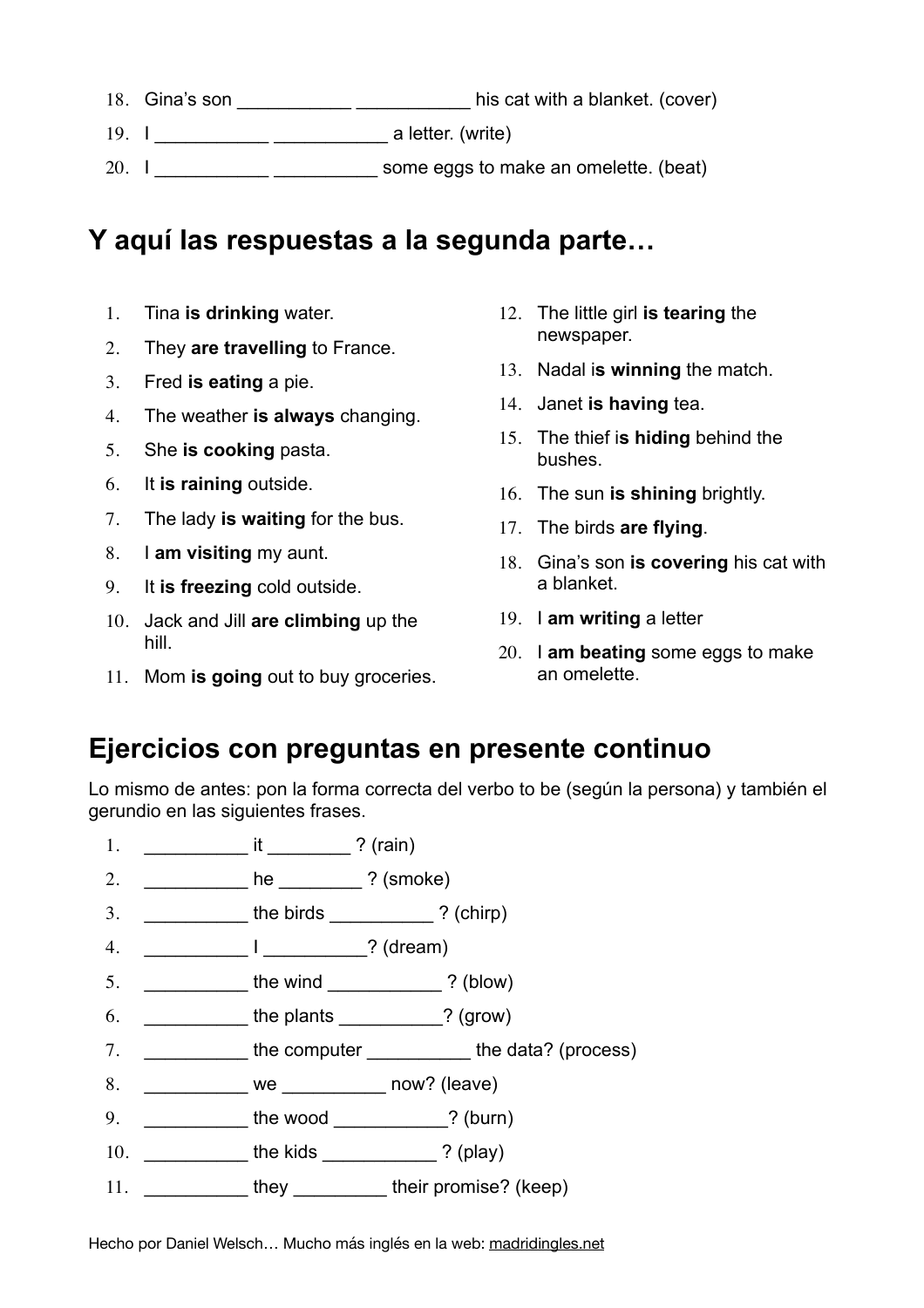

# **Respuestas al ejercicio de preguntas en presente continuo**

- **1. Is** it **raining**?
- **2. Is** he **smoking**?
- **3. Are** the birds **chirping**?
- **4. Am** I **dreaming**?
- **5. Is** the wind **blowing**?
- **6. Are** the plants **growing**?
- **7. Is** the computer **processing** the data?
- **8. Are** we **leaving** now?
- **9. Is** the wood **burning**?
- **10. Are** the kids **playing**?
- **11. Are** they **keeping** their promise?
- **12. Am** I **blushing**?
- **13. Is** the water **boiling**?
- **14. Is** the apple **rotting** in the basket?
- **15. Is** the clock **ticking**?
- **16. Is** your phone **ringing**?
- **17. Are** your clothes **soaking** in the rain?
- **18. Is** Bill **showering**?
- **19. Is** he **cheating** on her?
- **20. Is** the bank **closing**?

# **Más ejercicios de formar preguntas en presente continuo**

Aquí tenemos un poco más de información en las preguntas: un **who**, **what**, **where**, etc o bien algo como how much o how many.

Fíjate que la gramática del presente continuo no cambia para nada cuando añadimos palabras extras. Sigue siendo las mismas formas de los verbos.

Haz una pregunta usando la forma del verbo to be y el gerundio del verbo en paréntesis.

1. What you  $(cook)$  dinner?